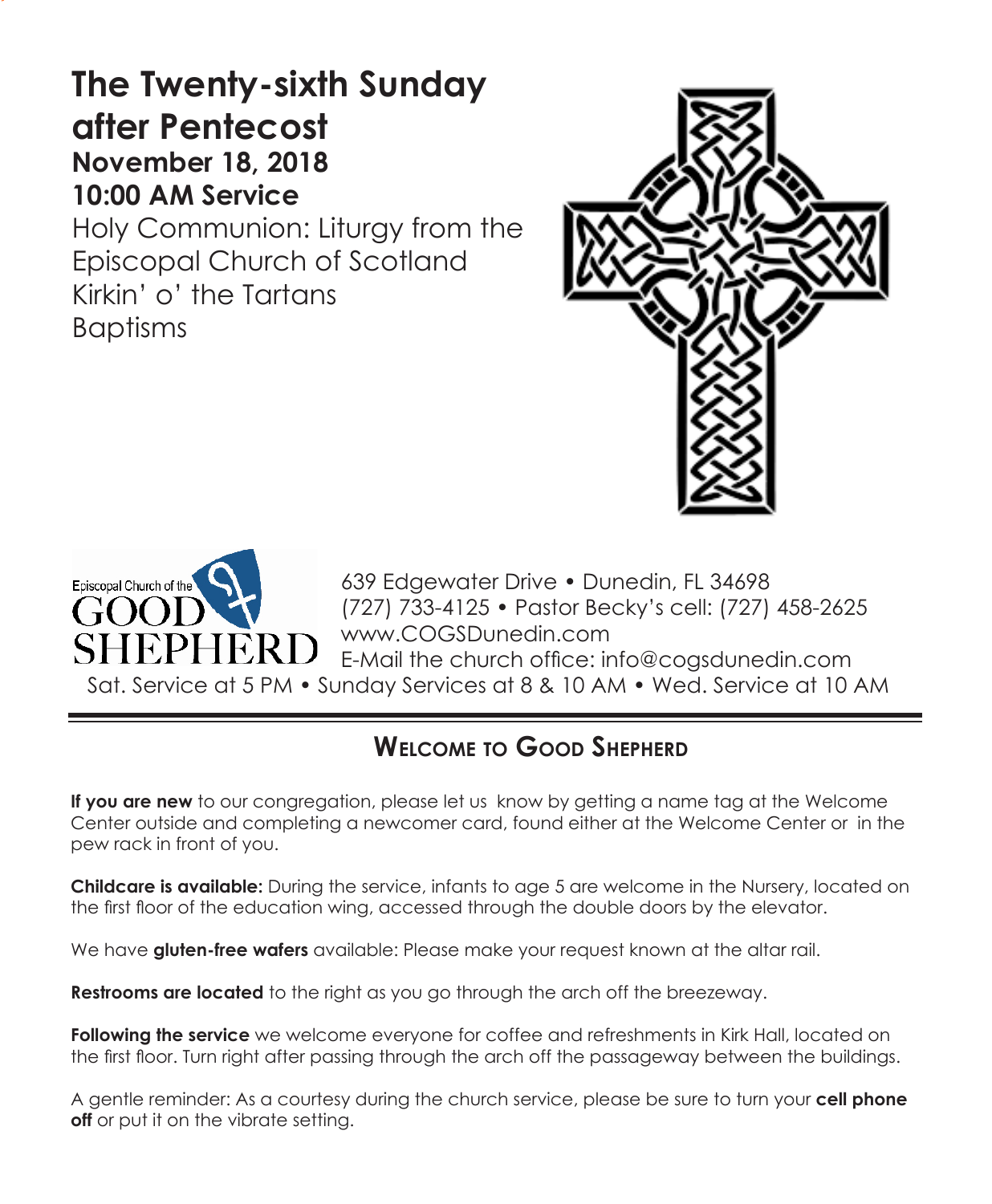# **Gathering for Worship**

**Prelude** *[Piper's Choice]*

*[Please stand when the chimes sound.]*

**Gathering Hymn** *The God of Abraham* 401, vs. 1–3 *The God of Abraham praise, who reigns enthroned above; Ancient of everlasting days, and God of love; the Lord, the great I AM, by earth and heaven confessed: we bow and bless the sacred Name for ever blest.*

*He by himself hath sworn: we on his oath depend; we shall, on eagle-wings upborne, to heaven ascend: we shall behold his face, we shall his power adore, and sing the wonders of his grace for evermore.*

*There dwells the Lord, our King, the Lord, our Righteousness, triumphant o'er the world and sin, the Prince of Peace; on Zion's sacred height his kingdom he maintains, and, glorious with his saints in light, for ever reigns.*

# **Welcome and Announcements**

*[Please be seated.]*

#### **Mission Moment**

#### **Acclamation**

*[Please stand.]*

- P Blessed be God: Father, Son, and Holy Spirit.
- C **And blessed be his kingdom, now and for ever. Amen.**

#### **Baptismal Liturgy**

- P There is one Body and one Spirit;
- C **There is one hope in God's call to us;**
- P One Lord, one Faith, one Baptism;
- C **One God and Father of all.**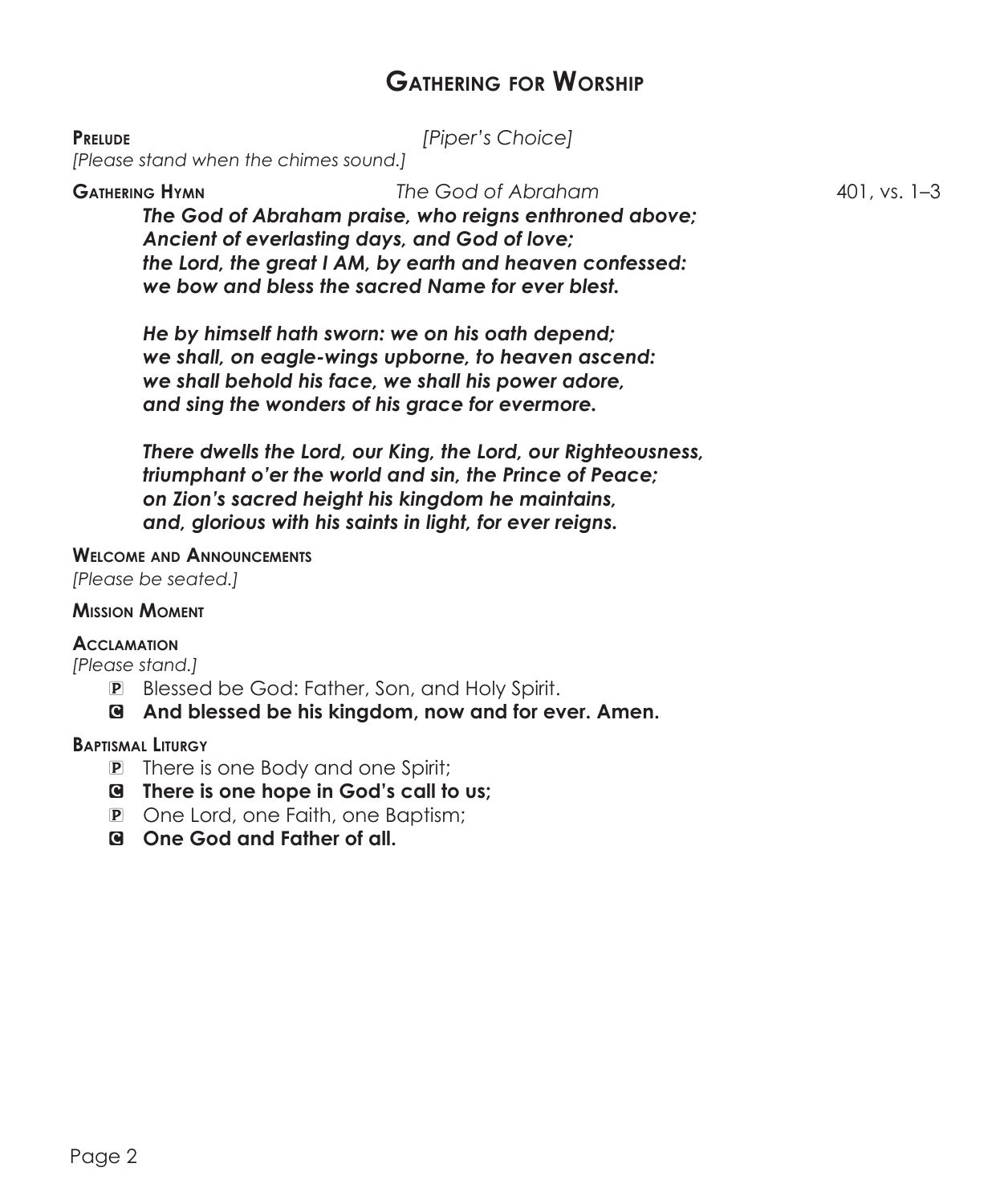*Be thou my vision, O Lord of my heart; all else be nought to me, save that thou art thou my best thought, by day or by night, waking or sleeping, thy presence my light.*

*Be thou my wisdom, and thou my true word; I ever with thee and thou with me, Lord; thou my great Father; thine own may I be; thou in me dwelling, and I one with thee.*

*High King of heaven, when victory is won, may I reach heaven's joys, bright heaven's Sun! Heart of my heart, whatever befall, still be my vision, O Ruler of all.*

# **Collect of the Day**

- P The Lord be with you.
- C **And also with you.**
- P Let us pray… Almighty God, your sovereign purpose brings salvation to birth. Give us faith to be steadfast amid the tumults of this world, trusting that your kindgom comes and your will is done through your Son, Jesus Christ, our Savior and Lord.
- C **Amen.**

# **Kirkin' of the Tartans**

*[Please stand as the piper processes to the front of the church.]*

- P Present the Tartans! Will you each state the name of your clan. [*When invited by the priest, please state the name of your clan, sept or family. After presenting the name, please be seated.*]
- P Eternal God, Our Father, bless the members, symbols and sacred colors of the clans present today, and grant that all who share this heritage of faith and sacrifice may do justly, love mercy, and walk humbly with you; through the grace of our Lord Jesus Christ.

# C **Amen.**

- P The Celtic conviction of the unity of all Creation bids us to use our proud heritage not as a means of division or superiority, but to bring blessing and hospitality to all humanity. Let us covenant together in the spirit of unity:
- C **We are all united in the clan and Kirk of Jesus Christ, for there is but one Lord, one faith, one baptism, one God and Father of us all. We present ourselves before Almighty God in gratitude for our heritage and covenant with God and with humanity to be people that seek to be a blessing to all lands, clans and times. Amen.**
- P May God, who has given you the will to make this covenant, give you the grace and means to keep it.

 *The piper plays while processing to the back of the nave.*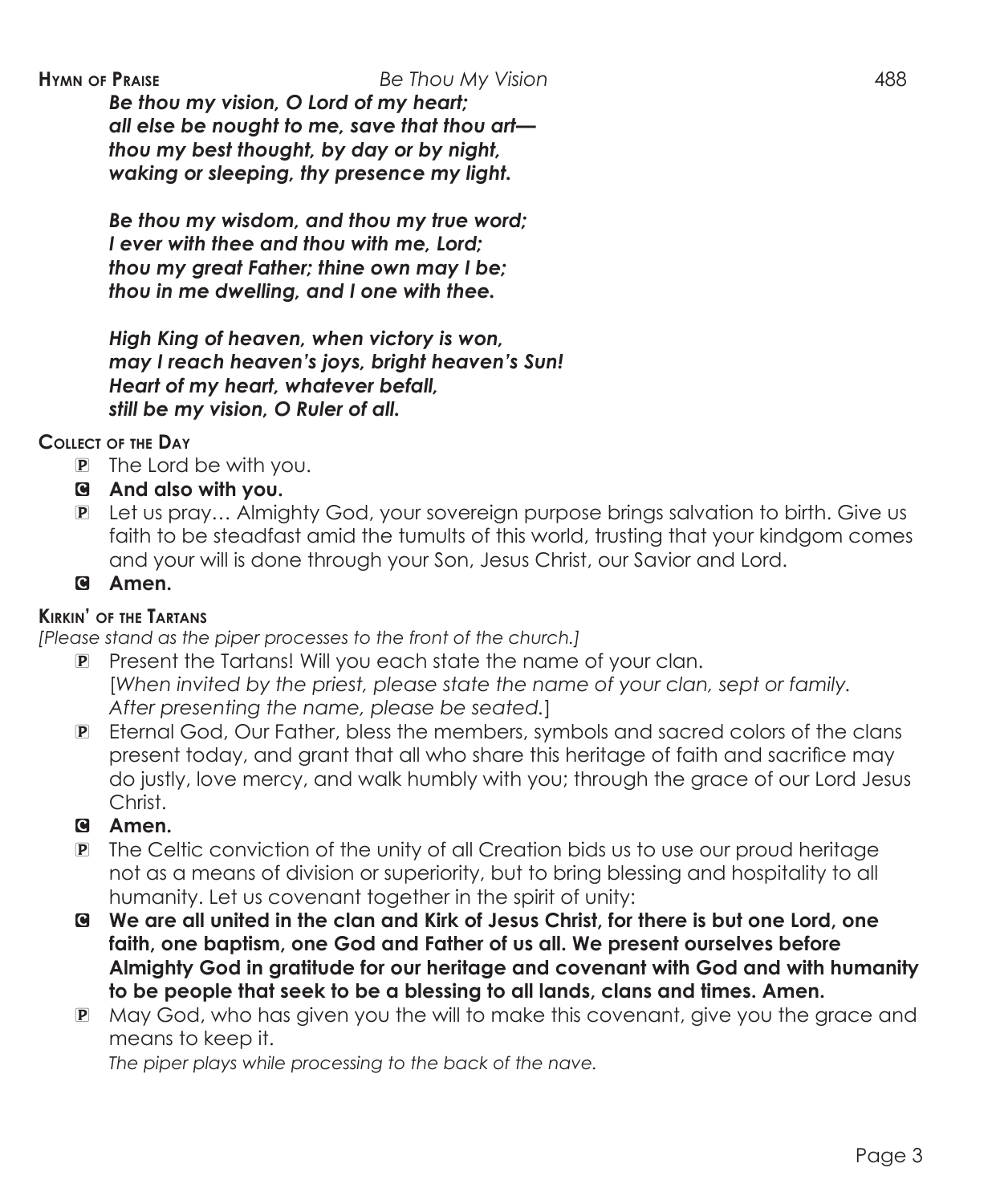# **WORD OF GOD**

**The Readings:** Daniel 12:1–3 • Canticle C, The Song of Hannah • Romans 8:18–28 • Mark 13:1–8

*[Please be seated.]*

# The First Reading

L *The First Reading is taken from Daniel, chapter 12…*

"At that time Michael, the great prince who protects your people, will arise. There will be a time of distress such as has not happened from the beginning of nations until then. But at that time your people—everyone whose name is found written in the book—will be delivered. Multitudes who sleep in the dust of the earth will awake: some to everlasting life, others to shame and everlasting contempt. Those who are wise will shine like the brightness of the heavens, and those who lead many to righteousness, like the stars for ever and ever.

- L The Word of the Lord
- C **Thanks be to God.**

# The Psalm: [*sing to the tune: Jerusalem, My Happy Home*]

*My soul exults in you, O God, With triumph in my voice; My mouth derides my enemies, In you I now rejoice.*

*No one compares in holiness, No rock as strong as you; Put pride away and arrogance; God weighs out what is true.*

*The weapons of the mighty fail, The rich now strive for bread, But those once weak are clothed in strength, The hungry now are fed.*

*The poor are raised up from the dust, From ashes those in need To make them sit with those who rule And honor them indeed.*

The Second Reading:

L *The Second Reading is taken from Romans, chapter 8…*

 I believe that the present suffering is nothing compared to the coming glory that is going to be revealed to us. The whole creation waits breathless with anticipation for the revelation of God's sons and daughters. Creation was subjected to frustration, not by its own choice—it was the choice of the one who subjected it—but in the hope that the creation itself will be set free from slavery to decay and brought into the glorious freedom of God's children. We know that the whole creation is groaning together and suffering labor pains up until now. And it's not only the creation. We ourselves who have the Spirit as the first crop of the harvest also groan inside as we wait to be adopted and for our bodies to be set free. We were saved in hope. If we see what we hope for, that isn't hope. Who hopes for what they already see? But if we hope for what we don't see, we wait for it with patience.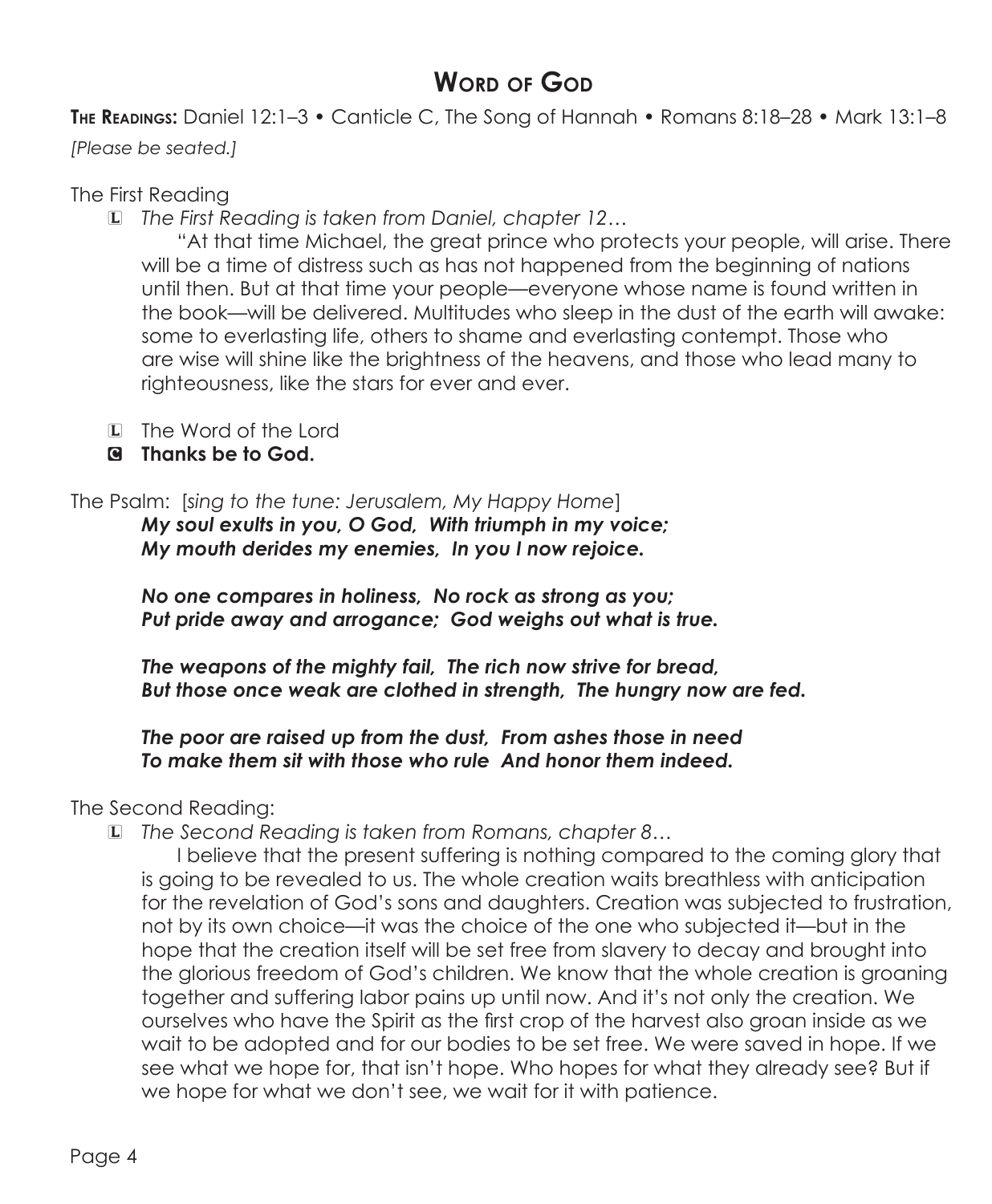In the same way, the Spirit comes to help our weakness. We don't know what we should pray, but the Spirit himself pleads our case with unexpressed groans. The one who searches hearts knows how the Spirit thinks, because he pleads for the saints, consistent with God's will. We know that God works all things together for good for the ones who love God, for those who are called according to his purpose.

L The Word of the Lord.

# C **Thanks be to God.**

**Acclamation** *Celtic Alleluia Sing two times [Please stand.]* AI le Ιu ia. al le lυ ia. Al le Ιu ia, al le Ιu ia.

The Gospel:

- D The Holy Gospel of our Lord Jesus Christ according to Mark.
- C **Glory to you, Lord Christ.**
- D As Jesus was leaving the temple, one of his disciples said to him, "Look, Teacher! What massive stones! What magnificent buildings!"

"Do you see all these great buildings?" replied Jesus. "Not one stone here will be left on another; every one will be thrown down."

 As Jesus was sitting on the Mount of Olives opposite the temple, Peter, James, John and Andrew asked him privately, "Tell us, when will these things happen? And what will be the sign that they are all about to be fulfilled?"

 Jesus said to them: "Watch out that no one deceives you. Many will come in my name, claiming, 'I am he,' and will deceive many. When you hear of wars and rumors of wars, do not be alarmed. Such things must happen, but the end is still to come. Nation will rise against nation, and kingdom against kingdom. There will be earthquakes in various places, and famines. These are the beginning of birth pains.

- D The Gospel of the Lord.
- C **Praise to you, Lord Christ.**

```
[Please be seated.]
```
**SERMON** Becky Robbins-Penniman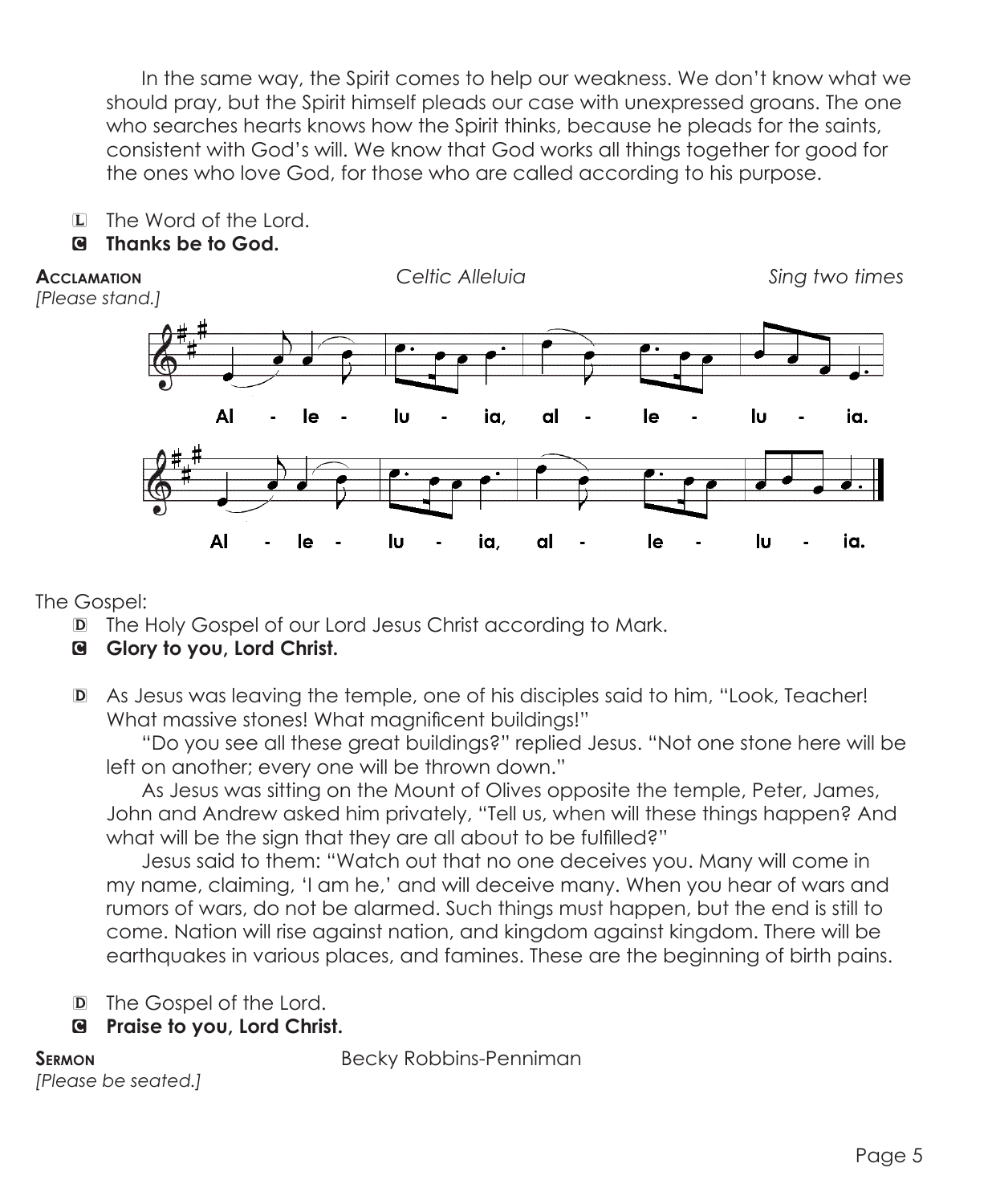### **Sermon Hymn** *How Small Our Span of Life*

*[Please stand.]*

*How small our span of life, O God, our years from birth till death: a single beat within the heart, the catching of a breath, a drop within the ocean's deep, a grain upon the shore, a flash of light before we sleep to see the sun no more.*

*And yet our speck of life is spanned by your infinity; our tick of time on earth is caught in your eternity. While suns and stars spin endlessly through depths of cosmic space, while aeons roll and ages pass, you hold us in your grace.*

*O Christ, you left eternity to plunge in time's swift stream, to share the shortness of our span, our mortal lives redeem. You filled your cross-closed years with love; you loved us to the end and touch us with your risen life that ours may time transcend.*

*We thank you, God, for kindling faith that lights our transient years, illumining our pilgrimage through mists of doubt and fears; for hope that sees a life beyond the swiftly passing days; for love, both human and divine, that lifts our hearts to praise.*

#### **Baptismal Rite**

- P The Candidates for Holy Baptism will now be presented.
- R I present **Colton Henry Fowler/Brettan Dickie** to receive the Sacrament of Baptism.
- P Do you desire to be baptized?
- R I do.
- P I ask the sponsors: Will you by your prayers and witness help these who are to be baptized to grow into the full stature of Christ?
- **R** I will, with God's help.
- P I ask the candidates, the sponsors, and this community of faith: Do you renounce Satan and all the spiritual forces of wickedness that rebel against God?
- C **I renounce them.**
- P Do you renounce the evil powers of this world which corrupt and destroy the creatures of God?
- C **I renounce them.**
- P Do you renounce all sinful desires that draw you from the love of God?
- C **I renounce them.**
- P Do you turn to Jesus Christ and accept him as your Savior?
- C **I do.**
- P Do you put your whole trust in his grace and love?
- C **I do.**
- P Do you promise to follow and obey him as your Lord?
- C **I do.**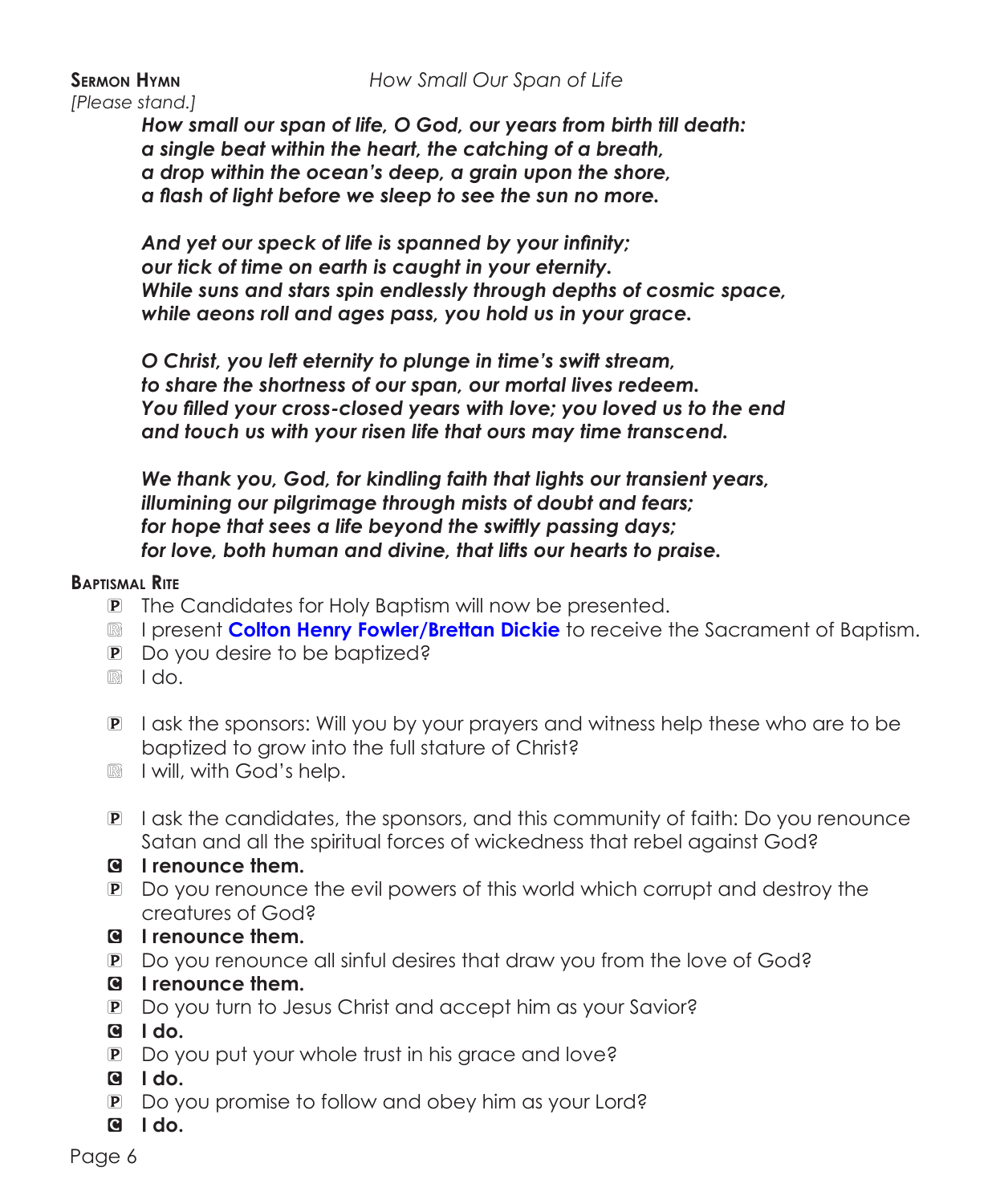- P Will you who witness these vows do all in your power to support these candidates in their life in Christ:
- C **We will.**
- P Let us join with those who are committing themselves to Christ and renew our own baptismal covenant. Do you believe in God the Father?
- C **I believe in God, the Father almighty, creator of heaven and earth.**
- P Do you believe in Jesus Christ, the Son of God?
- C **I believe in Jesus Christ, his only Son, our Lord. He was conceived by the power of the Holy Spirit and born of the Virgin Mary. He suffered under Pontius Pilate, was crucified, died, and was buried. He descended to the dead. On the third day he rose again. He ascended into heaven, and is seated at the right hand of the Father. He will come again to judge the living and the dead.**
- P Do you believe in God the Holy Spirit?
- C **I believe in the Holy Spirit, the holy catholic Church, the communion of saints, the forgiveness of sins, the resurrection of the body, and the life everlasting.**
- P Will you continue in the apostles' teaching and fellowship, in the breaking of bread, and in the prayers?
- C **I will, with God's help.**
- P Will you persevere in resisting evil, and, whenever you fall into sin, repent and return to the Lord?
- C **I will, with God's help.**
- P Will you proclaim by word and example the Good News of God in Christ?
- C **I will, with God's help.**
- P Will you seek and serve Christ in all persons, loving your neighbor as yourself?
- C **I will, with God's help.**
- P Will you strive for justice and peace among all people, and respect the dignity of every human being?
- C **I will, with God's help.**

# **Prayers for the Candidates**

P Let us now pray for **those** who are about to receive the Sacrament of new birth.

# *[The Leader and People pray responsively]*

- L Deliver them, O Lord, from the way of sin and death.
- C **Lord, hear our prayer.**
- L Open their hearts to your grace and truth.
- C **Lord, hear our prayer.**
- L Fill them with your holy and life-giving Spirit.
- C **Lord, hear our prayer.**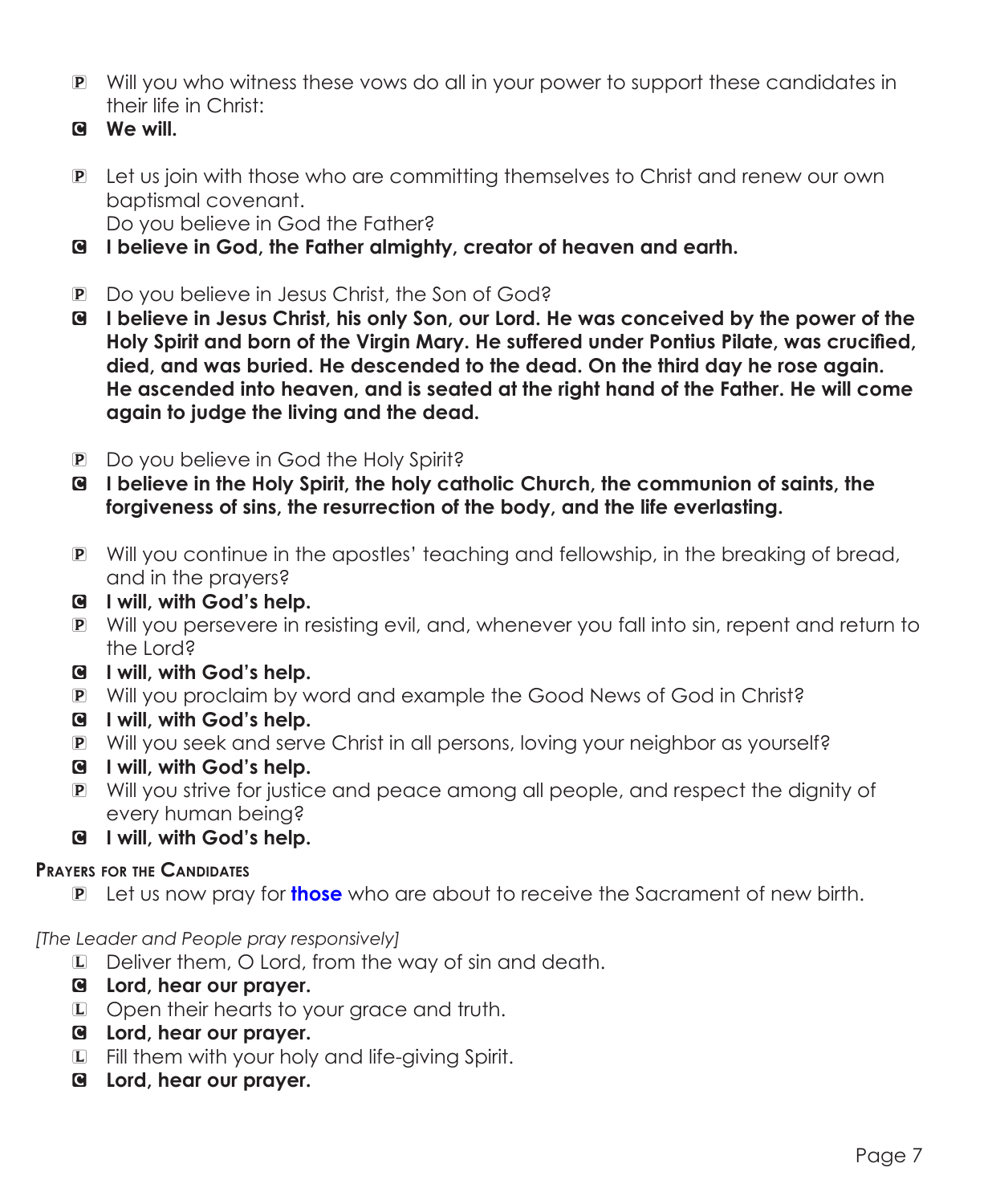- L Keep them in the faith and communion of your holy Church.
- C **Lord, hear our prayer.**
- L Teach them to love others in the power of the Spirit.
- C **Lord, hear our prayer.**
- L Send them into the world in witness to your love.
- C **Lord, hear our prayer.**
- L Bring them to the fullness of your peace and glory.
- C **Lord, hear our prayer.**
- L We give thanks for all the blessings of this life, [especially… [*read from notebook*] and for the flowers given today by Susan Fowler in loving memory of Henry [Hank] Fowler and in celebration of the baptism of Colton Henry Fowler. Give us grateful hearts, today and always.
- C **Lord, hear our prayer.**
- L Grant, O Lord, that all who are baptized into the death of Jesus Christ your Son may live in the power of his resurrection and look for him to come again in glory; who lives and reigns now and forever.

C **Amen.**

# **Thanksgiving over the Water**

- P The Lord be with you.
- C **And also with you.**
- P Let us give thanks to the Lord our God.
- C **It is right to give him thanks and praise.**
- P We thank you, Almighty God, for the gift of water. Over it the Holy Spirit moved in the beginning of creation. Through it you led the children of Israel out of their bondage in Egypt into the land of promise. In it your Son Jesus received the baptism of John and was anointed by the Holy Spirit as the Messiah, the Christ, to lead us, through his death and resurrection, from the bondage of sin into everlasting life.

 We thank you, Father, for the water of Baptism. In it we are buried with Christ in his death. By it we share in his resurrection. Through it we are reborn by the Holy Spirit. Therefore, in joyful obedience to your Son, we bring into his fellowship those who come to him in faith, baptizing them in the Name of the Father, and of the Son, and of the Holy Spirit.

 Now sanctify this water, we pray you, by the power of your Holy Spirit, that those who here are cleansed from sin and born again may continue for ever in the risen life of Jesus Christ our Savior. To him, to you, and to the Holy Spirit, be all honor and glory, now and for ever.

# C **Amen.**

# **The Baptism**

- P I baptize you in the Name of the Father, and of the Son, and of the Holy Spirit.
- C **Amen.**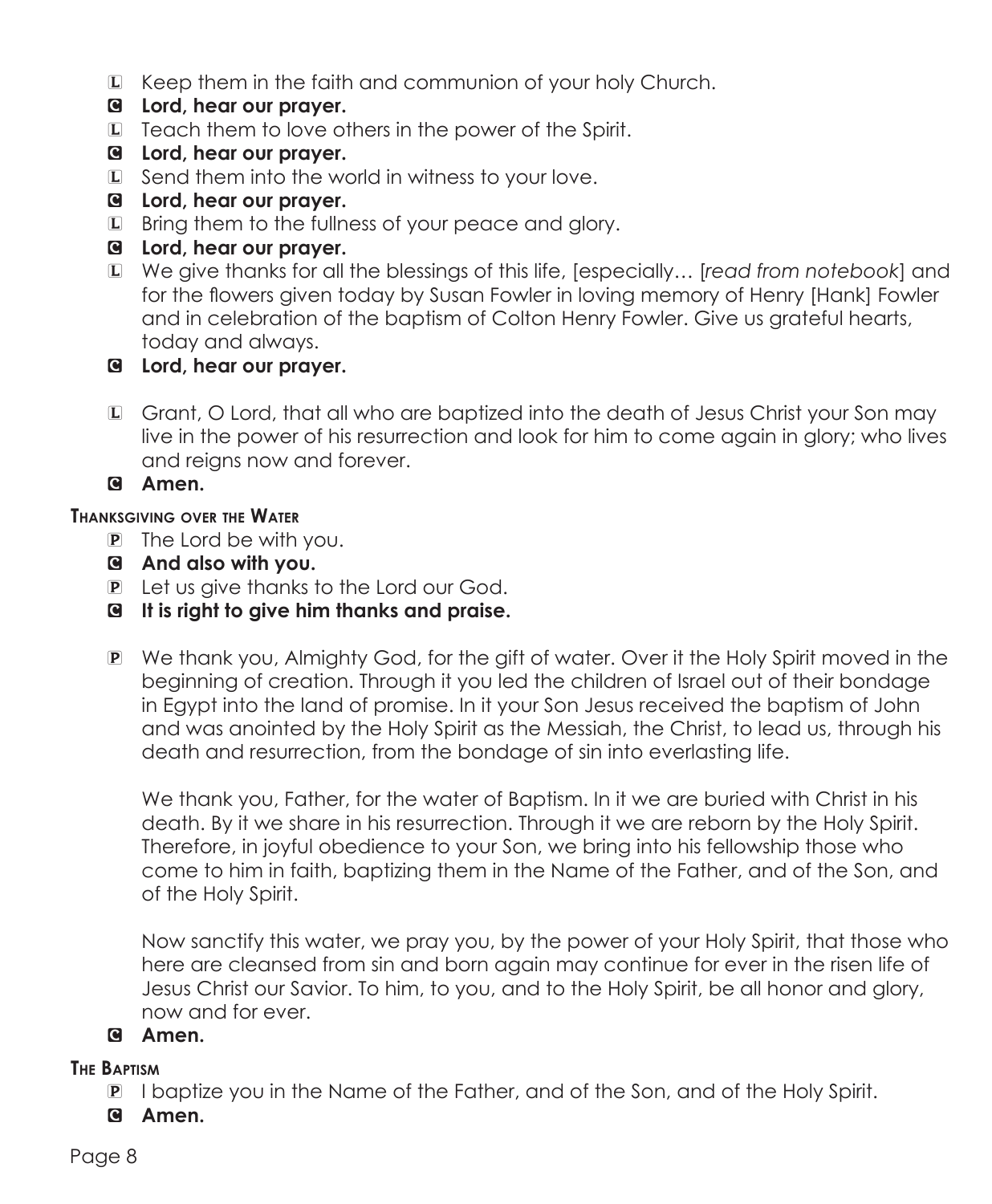- P Let us pray… Heavenly Father, we thank you that by water and the Holy Spirit you have bestowed upon these your servants the forgiveness of sin, and have raised them to the new life of grace. Sustain them, O Lord, in your Holy Spirit. Give them an inquiring and discerning heart, the courage to will and to persevere, a spirit to know and to love you, and the gift of joy and wonder in all your works.
- C **Amen.**
- P You are sealed by the Holy Spirit in Baptism and marked as Christ's own for ever.
- C **Amen.**

*A lighted candle is given to each person baptized.*

- P Let your light so shine before others that they may see your good works and give glory to your Father who is in heaven.
- **P** Let us welcome the newly baptized.
- C **We receive you into the household of God. Confess the faith of Christ crucified, proclaim his resurrection, and share with us in his eternal priesthood.**

# **Prayers and Blessings**

## **The Greeting of Peace**

*[Please stand.]*

- P We meet in Christ's name.
- C **Let us share his peace.** [*All may greet one another in the name of the Lord.*]

# **The Holy Communion**

# **Offertory Sentence**

D Let us present our offerings to the Lord. Yours, Lord, is the greatness, the power, the glory, the splendour, and the majesty; for everything in heaven and on earth is yours. All things come from you, and of your own we give you.

**Offertory** *Highland Cathedral* K. McChesney

Bells of Hope • organ • Aidan Sowinski, snare drum

*[Please be seated.]*

# **Presentation**

*[Please stand when the offering plates are given to the Deacon.]*

D We gladly present the fruits of our lives to the God who creates us, redeems us and sustains us. May we have the grace to use them to heal God's world.

**Presentation Hymn** *For the Harvests of the Spirit*

 $M$  **For the harvests of the Spirit, thanks be to God.** *For the good we all inherit, thanks be to God. For the wonders that astound us, for the truths that still confound us, most of all, that love has found us, thanks be to God.*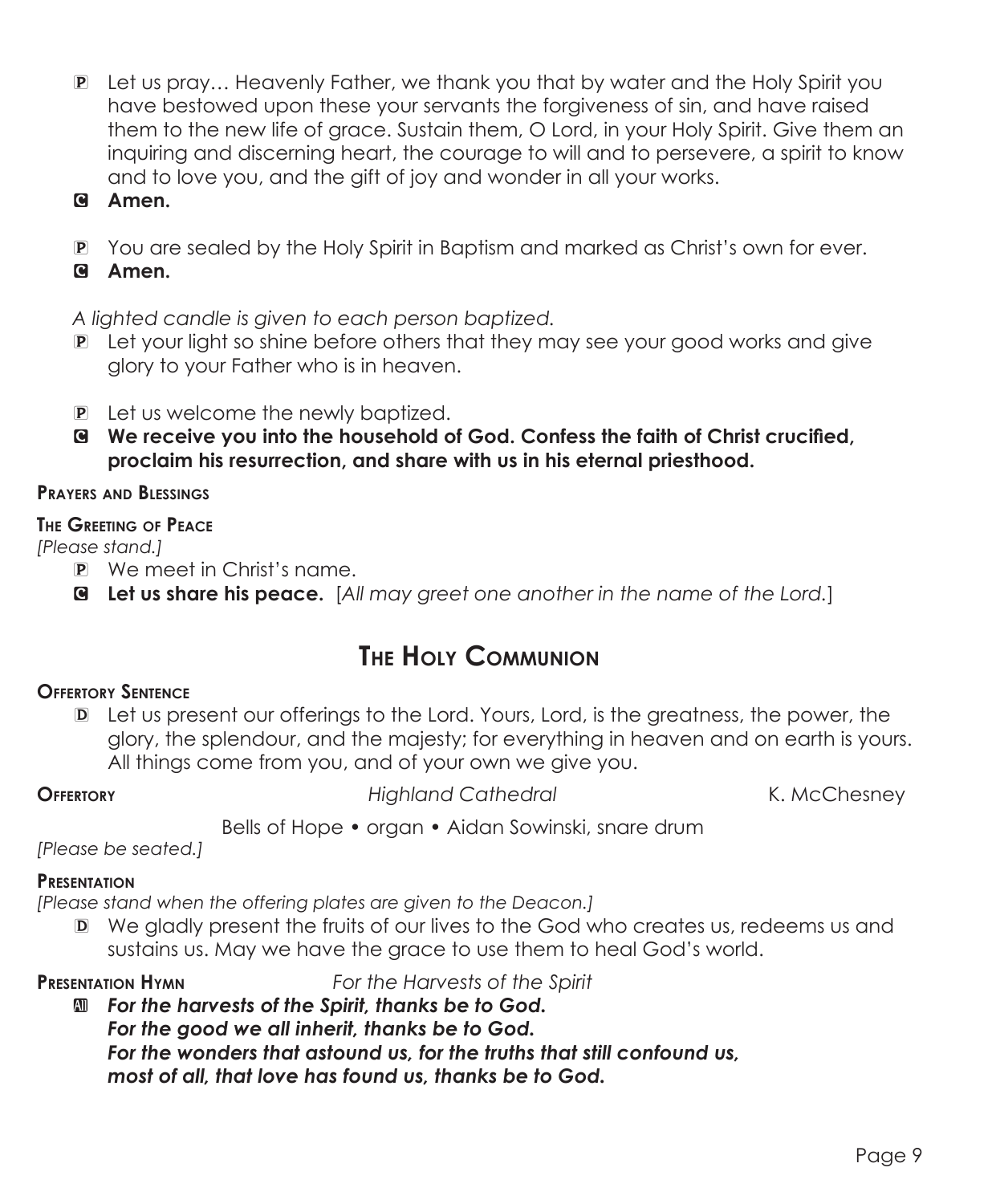**The Great Thanksgiving:** Episcopal Church of Scotland

- P The Lord be with you.
- C **And also with you**.
- P Lift up your hearts.
- C **We lift them to the Lord**.
- P Let us give thanks to the Lord our God.
- C **It is right to give our thanks and praise.**
- P Worship and praise belong to you, maker of light and darkness. Your wisdom draws beauty from chaos, brings a harvest out of sorrow and leads the exiles home. In Christ your Son, enemies are reconciled, debts are forgiven and strangers are made welcome.

 Your Spirit frees us to live as sons and daughters in our Father's house. As children of your redeeming purpose called to bring all things in heaven and on earth into a perfect unity in Christ, we offer you our praise, with angels and archangels and the whole company of heaven singing the hymn of your unending glory:

# **SANCTUS SANCTUS** *S* **125**

## *Holy, holy, holy Lord, God of power and might, heaven and earth are full of your glory. Hosanna in the highest. Hosanna in the highest. Blessed is he who comes in the name of the Lord. Hosanna in the highest. Hosanna in the highest.*

*[Please stand or kneel, as you choose.]*

- P Glory and thanksgiving be to you, most loving Father, for Christ in whom the world is reconciled. Lifted on the Cross, his suffering and forgiveness spanned the gulf our sins had made. Through that dark struggle death was swallowed up in victory, that life and light might reign.
- P Before he was given up to suffering and death, recalling the night of Israel's release, the night in which the sons of Egypt died, your Chosen One, himself the First-Born, freely offered his life.

 At supper with his disciples he took bread and offered you thanks. He broke the bread, and gave it to them, saying: "Take, eat. This is my Body: it is broken for you."

 After supper, he took the cup, he offered you thanks, and gave it to them saying: "Drink this, all of you. This is my Blood of the new covenant; it is poured out for you, and for all, that sins may be forgiven. Do this in remembrance of me."

 We now obey your Son's command. We recall his blessed passion and death, his glorious resurrection and ascension; and we look for the coming of his Kingdom. Made one with him, we offer you these gifts and with them ourselves, a single, holy, living sacrifice.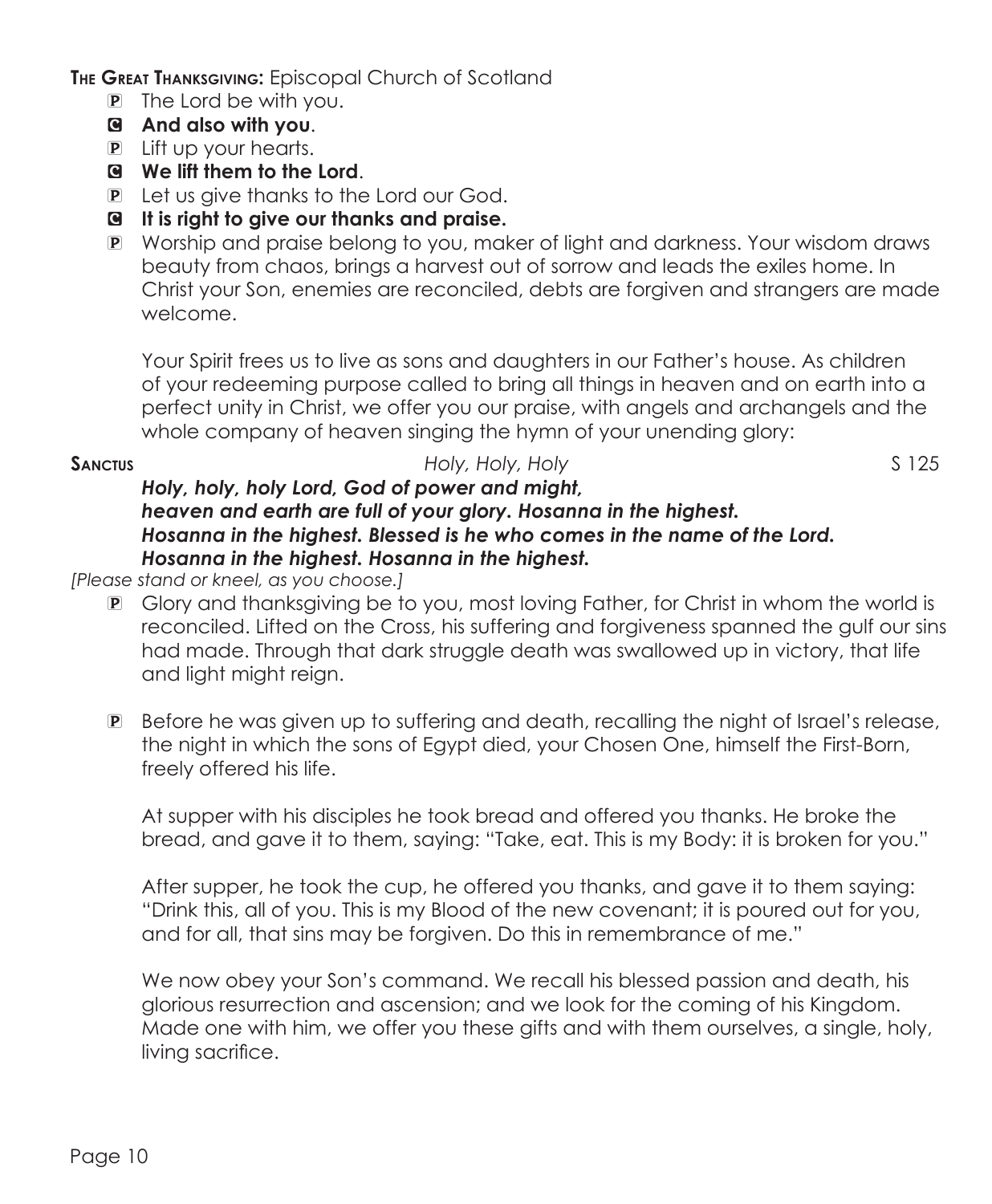- P Hear us, most merciful Father, and send your Holy Spirit upon us and upon this bread and this wine, that, overshadowed by his life-giving power, they may be the Body and Blood of your Son, and we may be kindled with the fire of your love and renewed for the service of your Kingdom.
- C **Help us, who are baptized into the fellowship of Christ's Body to live and work to your praise and glory; may we grow together in unity and love until at last, in your new creation, we enter into our heritage in the company of the Virgin Mary, the apostles and prophets, and of all our brothers and sisters living and departed.**
- P Through Jesus Christ our Lord, with whom, and in whom, in the unity of the Holy Spirit, all honor and glory be to you, Lord of all ages, world without end.



### **The Lord's Prayer**

- P And now as our Savior Christ has taught us, we are bold to say:
- a **Our Father, who art in heaven, hallowed be thy Name, thy kingdom come, thy will be done, on earth as it is in heaven. Give us this day our daily bread. And forgive us our trespasses, as we forgive those who trespass against us. And lead us not into temptation, but deliver us from evil. For thine is the kingdom, and the power, and the glory, for ever and ever. Amen.**

### **The Breaking of the Bread**

- P The living bread is broken for the life of the world.
- C **Lord, unite us in this sign.**
- P The Gifts of God for the People of God. Take them in remembrance that Christ died for you, and feed on him in your hearts by faith, with thanksgiving.

*[You may be seated. All are welcome at the Lord's Table. Please follow the directions of the usher, who will let you know when it's your turn to go to the altar rail. You may stand or kneel. To receive, hold your hands in front of you, one palm over the other. The priest will place a wafer there. You may either consume it immediately, and then sip from the cup of wine when it comes to you, or, you may wait and dip the wafer into the wine. When you are finished, please return to your seat by the side aisle.]*

**Our Prayer Team will be in the south narthex (at the back of the church) during Holy Communion to pray with you for healing, guidance, a loved one, or anything else on your heart.**